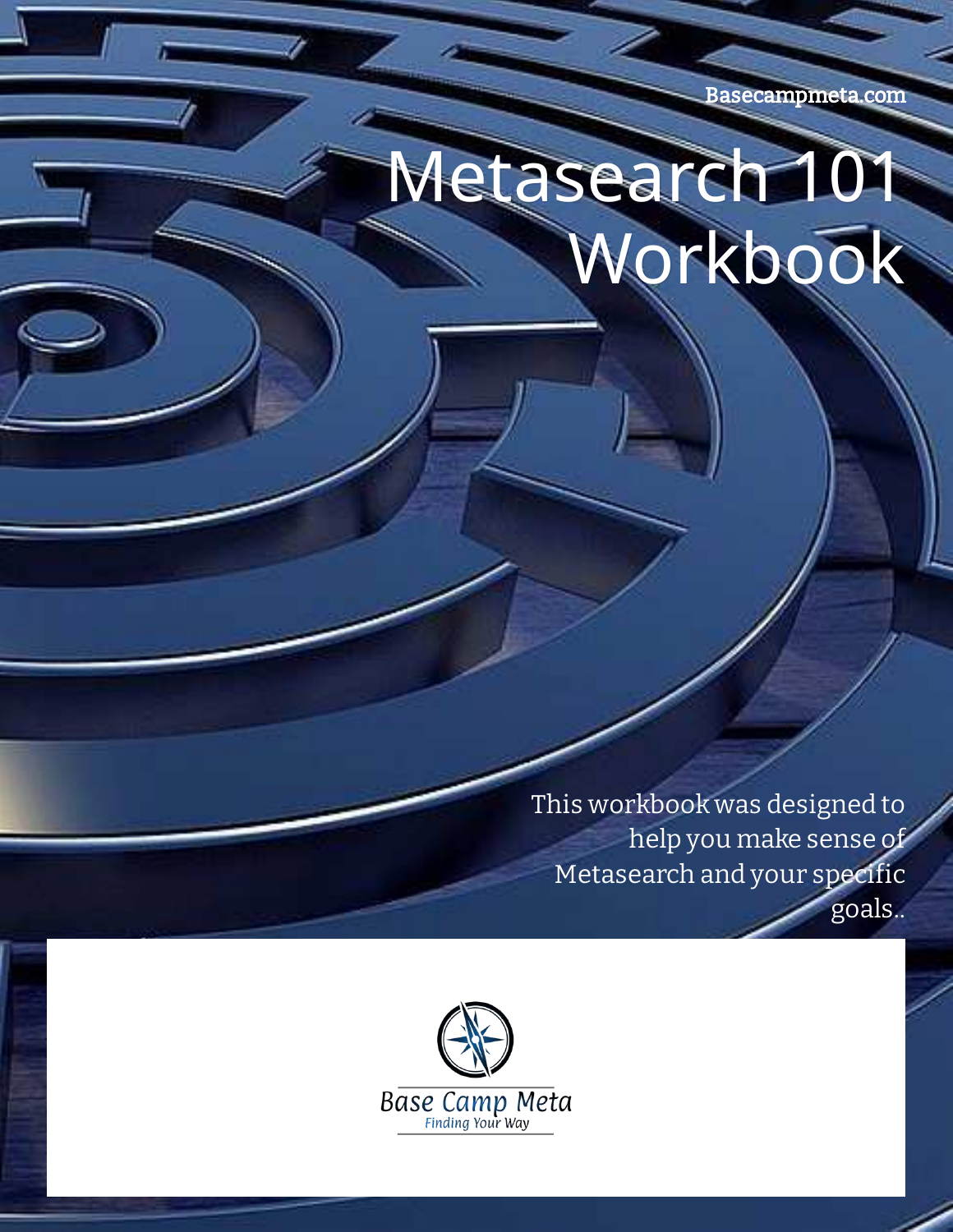## Introduction

Metasearch is both important and complex - a tricky combination. This program unravels the mysteries and helps you make sense of it all.

As you go through these modules, we recommend that you print out this workbook for notes along the way.

We have tried to cover all of the key points here and allowed you space and inspiration to insert your own goals, ideas and conclustions.

If at any time you have questions or would like some additional consulting around this topic, please feel free to reach out to me at Dean@basecampmeta.com.

Happy learning!

Dean Schmit

Dean Schmit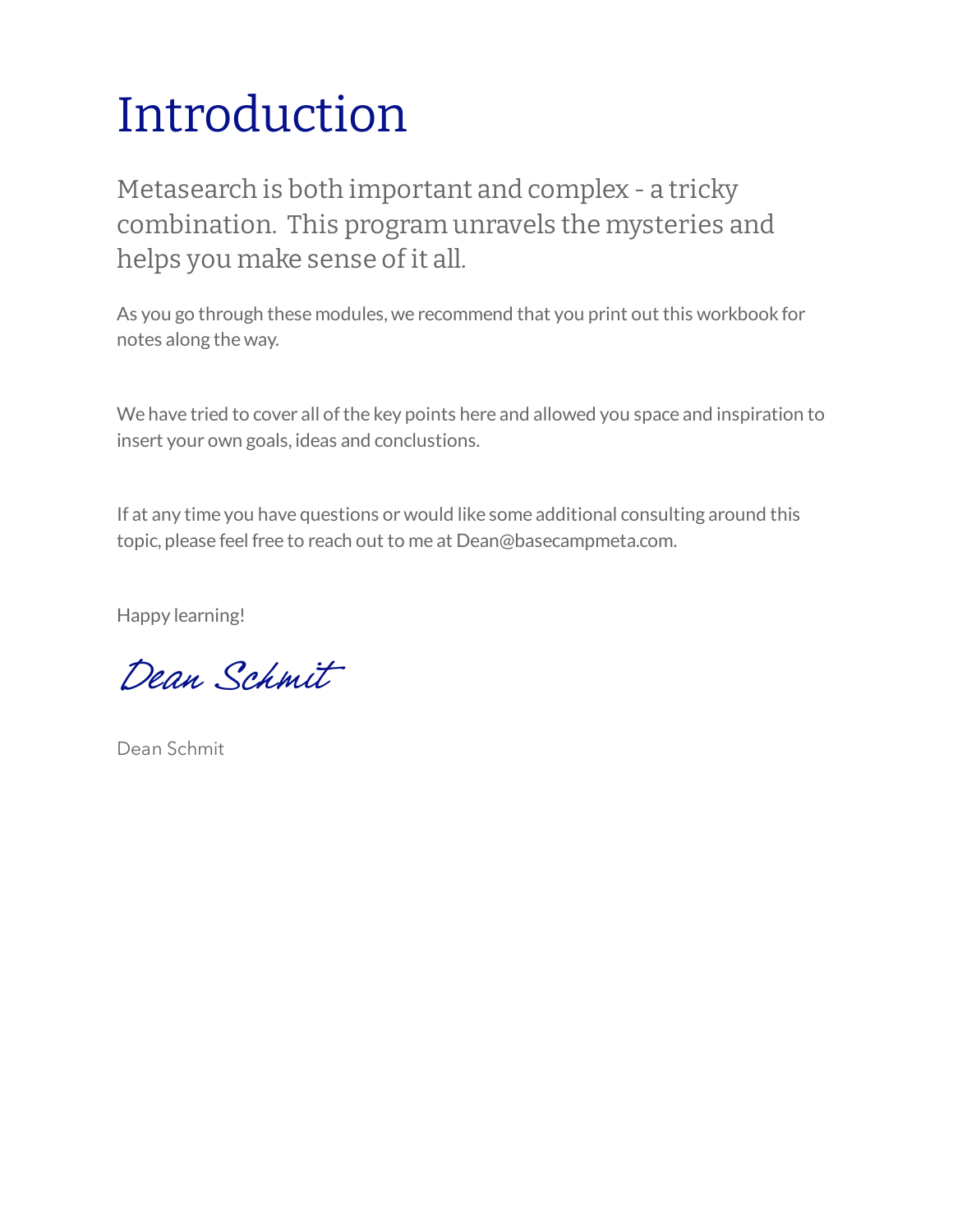#### Metasearch 101

#### What is metasearch and why do I care?

Are you already running CPC for branded keywords?

What about non-branded keywords?

Notes:

#### How can you use meta to generate new business vs. market shift?

What programs are best suited for your hotel to attract new business in meta?

What return are you expecting on new business vs. branded search terms?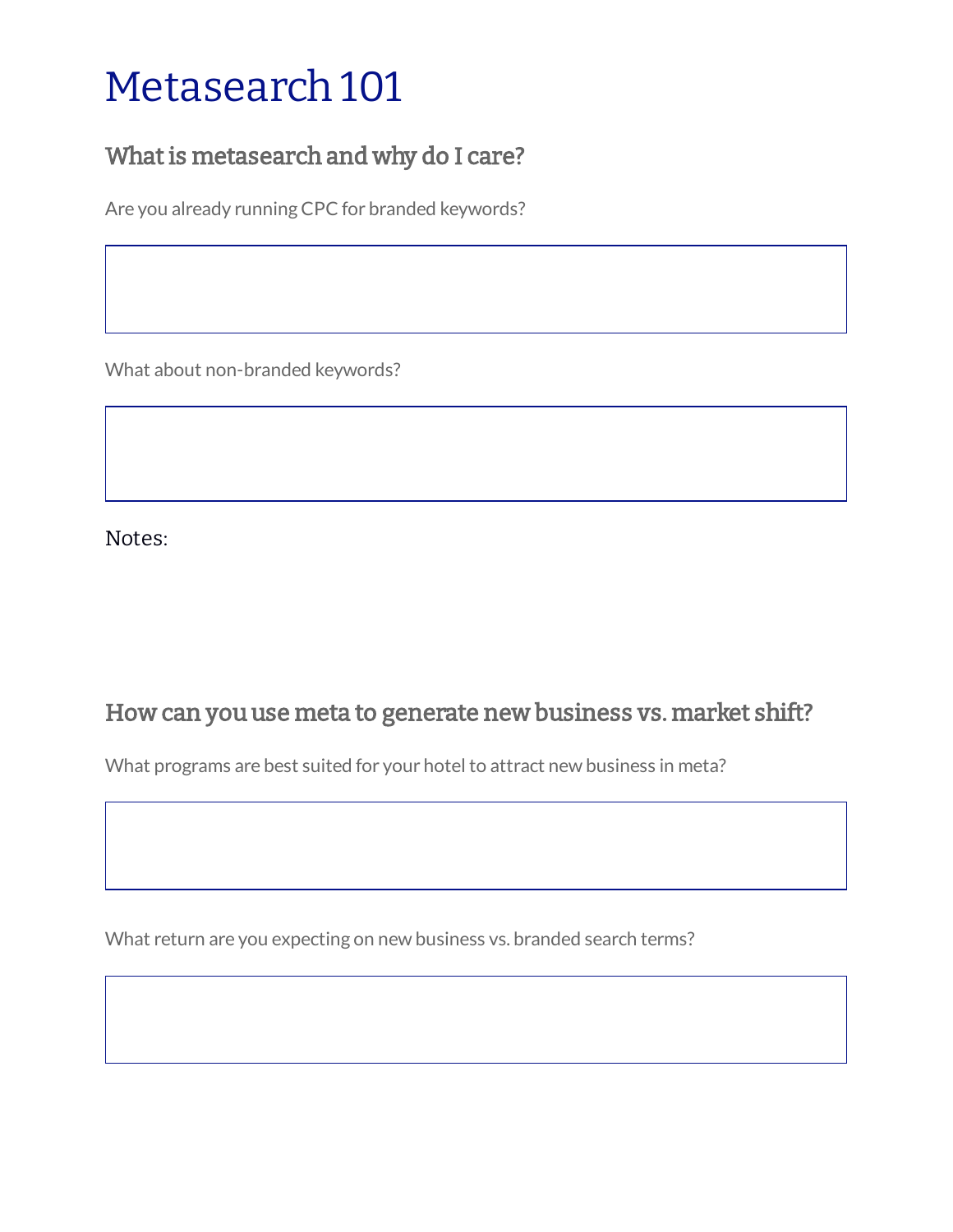### Metasearch 101 Goals

What are your goals? Prioritize.

| <b>Branding</b>           | Priority # |
|---------------------------|------------|
| Volume                    | Priority # |
| Owning the Guest          | Priority # |
| Lower Cost of Sales (COS) | Priority # |
| Return on Ad Spend (ROAS) | Priority # |
| Diversifying Portfolio    | Priority # |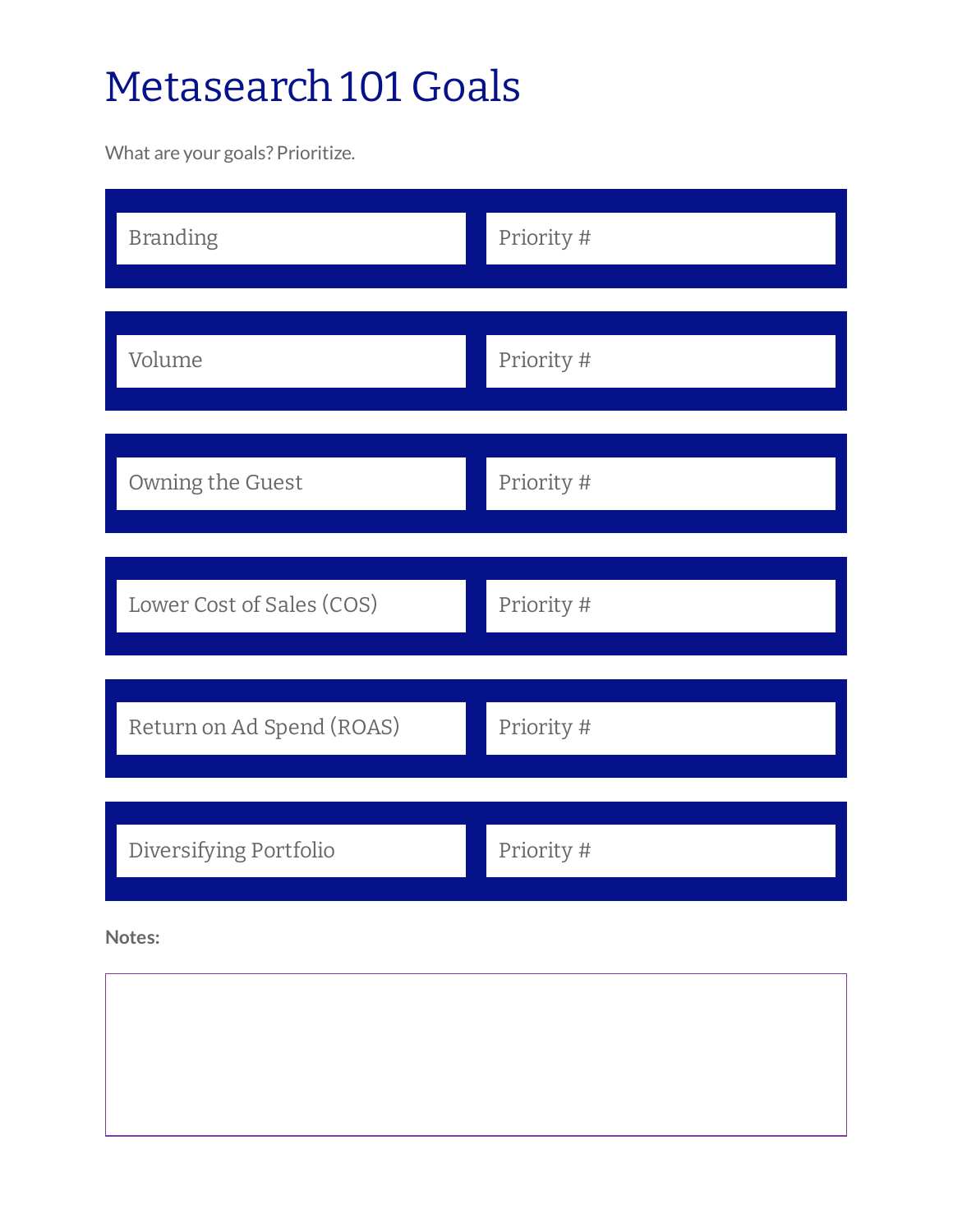#### Metasearch Goals Continued

**What should you expect from Metasearch?**

*Plan details*

#### **Hotel Type Description**

*brand / independent / full service / limited service / luxury / location*

#### **Who is your target audience (be as descriptive as possible)**

Target Audience

**If you are part of a brand - is corporate funding a brand level meta program?**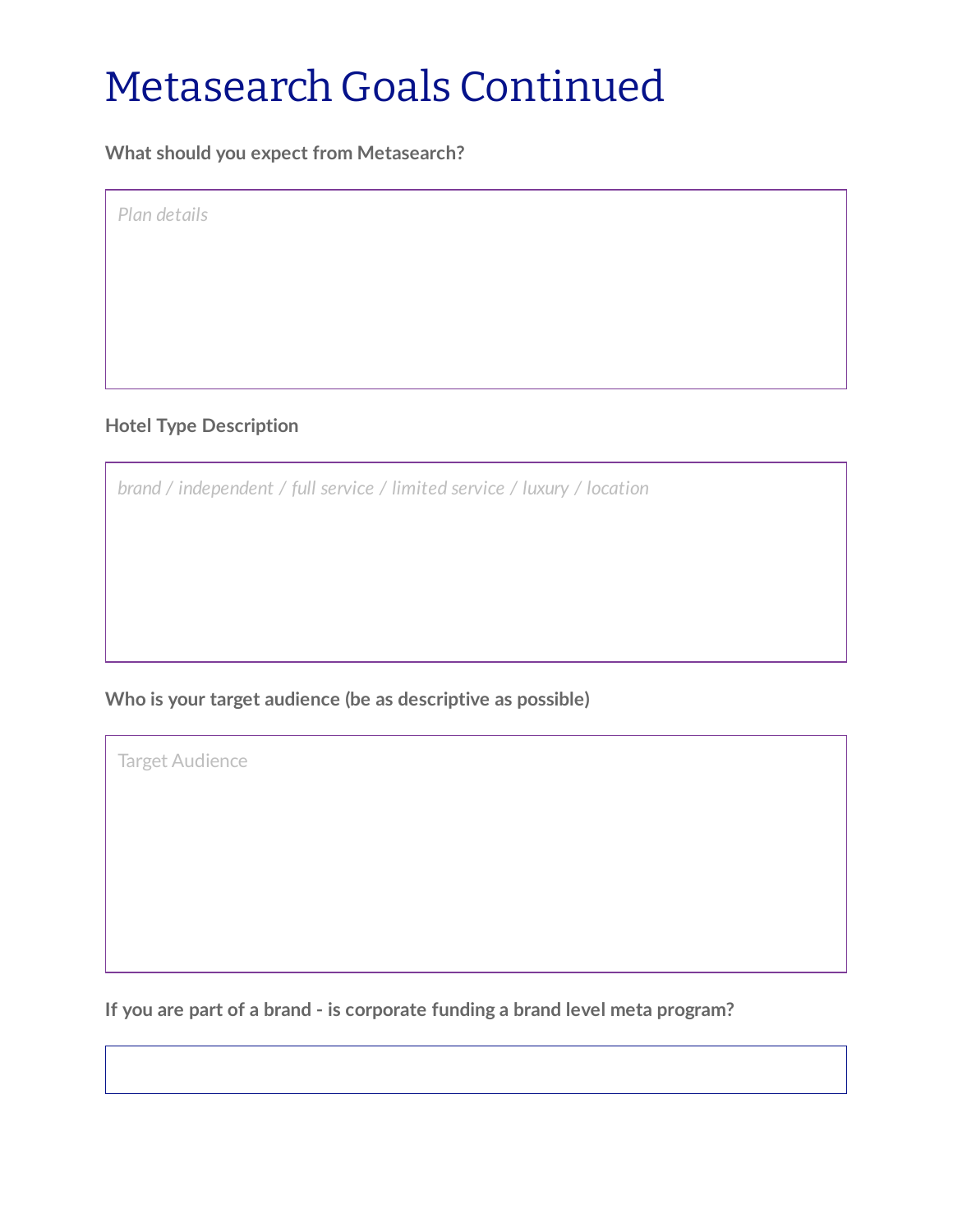### Budgeting for Metasearch

Do you have a budget for meta? What is it and how does it relate to your goals?

Budget details

Can you apply an open, uncapped budget if your meta COS is lower than OTAs?

How can you "turn on" meta without having a budget?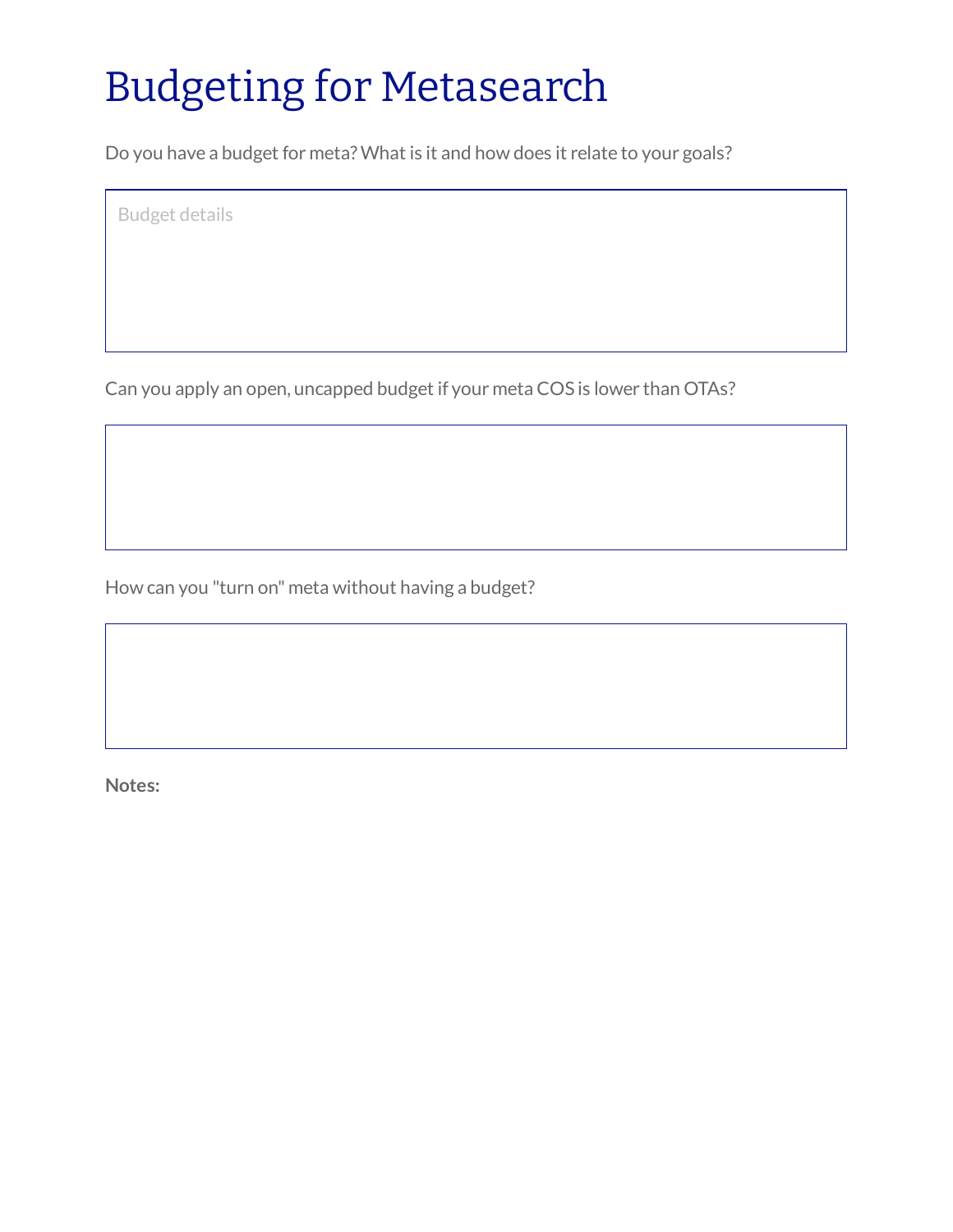### Meta and Direct Bookings

How efficiently does your booking engine flow - mobile and desktop?

Where is your target audience most likely to book (device)?

Are you capturing 1st party cookies for remarketing?